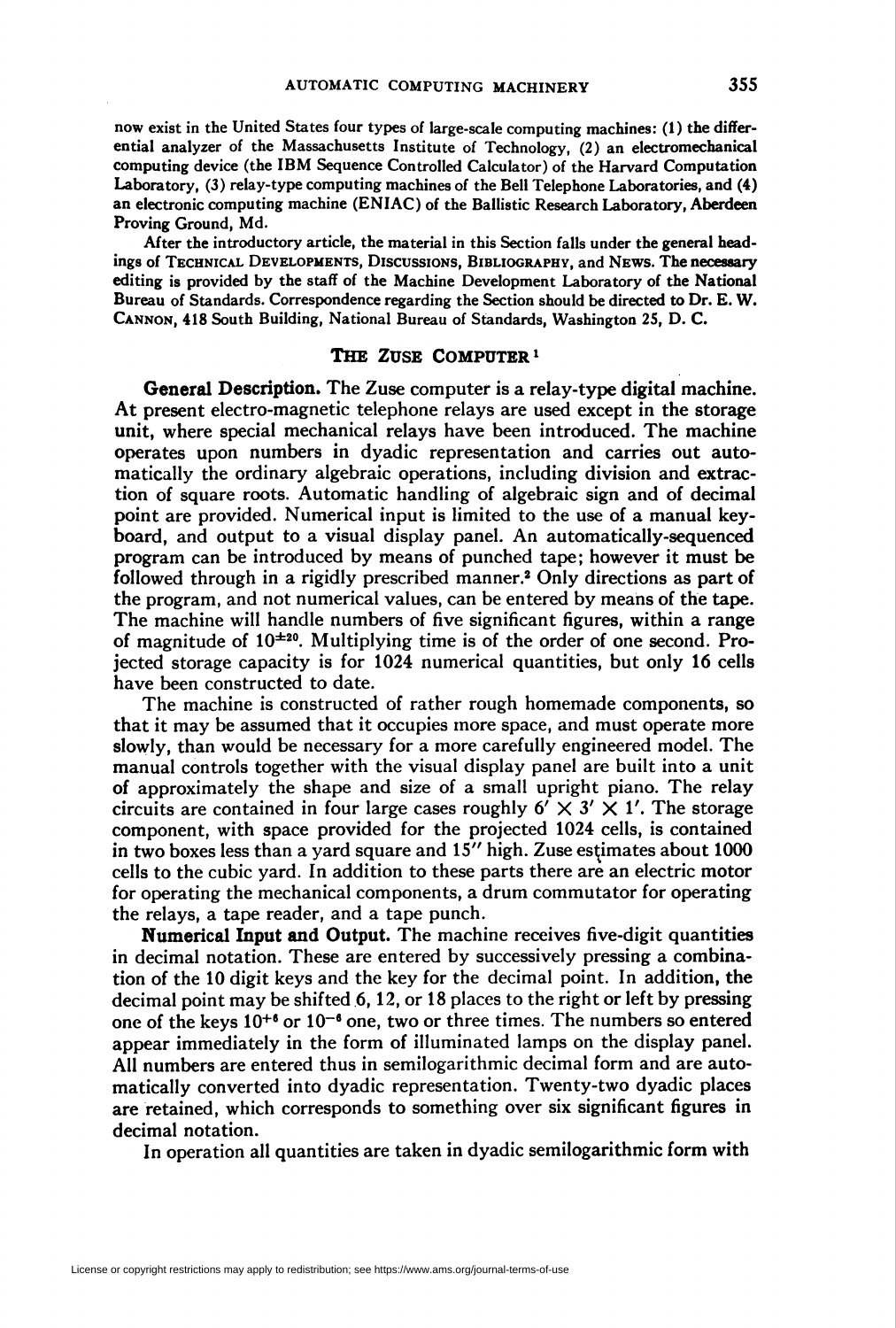algebraic sign. Decimal point position and algebraic sign are handled automatically in all calculations.

Output is obtained by a visual display panel comprising seven columns of ten lamps each for the significant figures, with auxiliary lamps to indicate position of the decimal point, algebraic sign, and other special quantities. Any quantity in the machine may be called for on the display panel at any time, and is automatically converted into decimal notation before presentation.

No means of numerical input or output other than the keyboard and the display panel are provided.

Special Algebraic Devices. A special key is provided for zero, the reason being given that this quantity is unsuited for expression in semilogarithmic form. In addition to the special symbol for zero, a symbol,  $\ll$ , is provided on the display panel, signifying "of too small a magnitude for the scope of the machine." This would appear, for example, as the result of subtracting any number from itself. It is difficult to see the value of this arrangement, since it was admitted that the symbol "0," for exactly zero, could never be obtained as the result of a computation.

Three expressions for infinity are employed. Of these,  $+\infty$  and  $-\infty$ indicate a result which is positive or negative but numerically beyond the scope of the machine; the third,  $\pm \infty$ , denotes a large quantity which is ambiguous as to sign, e.g., the result of dividing 1 by 0 or by  $\ll$ . An additional symbol, 0/0, signifies an indeterminate result, e.g., the result of dividing one very small quantity by another.

The algebraic combination of these various signs for infinite, infinitesimal, and indeterminate quantities is handled automatically in the same fashion as for ordinary numbers; no special attention is demanded of the operator, nor in preparation of an automatic program. Thus, for example,  $(+\infty) - (+\infty)$ automatically yields 0/0, etc.

One key is provided for the minus sign,  $-$ , and corresponding indicators for  $+$  and  $-$  on the display panel.

Likewise a key and indicator are provided for the imaginary unit,  $i = \sqrt{-1}$ . However, operation with imaginary quantities is limited to the two rules that when the square root of a negative number is called for, the symbol  $i$  will register, and that when two pure imaginaries are multiplied together a minus sign will register. Beyond this, the machine is not equipped for automatic computation with complex numbers.

Arithmetical Unit. The arithmetical unit contains two special storage cells. When numbers have been read into one or both of these cells, a key may be pressed directing that the two numbers be added, subtracted, multiplied or divided ; or, in the case of a single number, that the negative, the square root, the double, the half, the 10 fold, the 10th part of the first of these numbers be produced, or that the number be multiplied by  $\pi$ . Provision is planned for squaring, taking the reciprocal, and the maximum or minimum of two quantities, but these operations are not yet available. The result of an operation is in turn stored in the arithmetical unit. By pressing an appropriate key, the result of the operation can be made to appear upon the display panel as fast as it is computed.

The arithmetical operations are carried out by relay circuits. The conversion from decimal to dyadic representation is carried out by the relays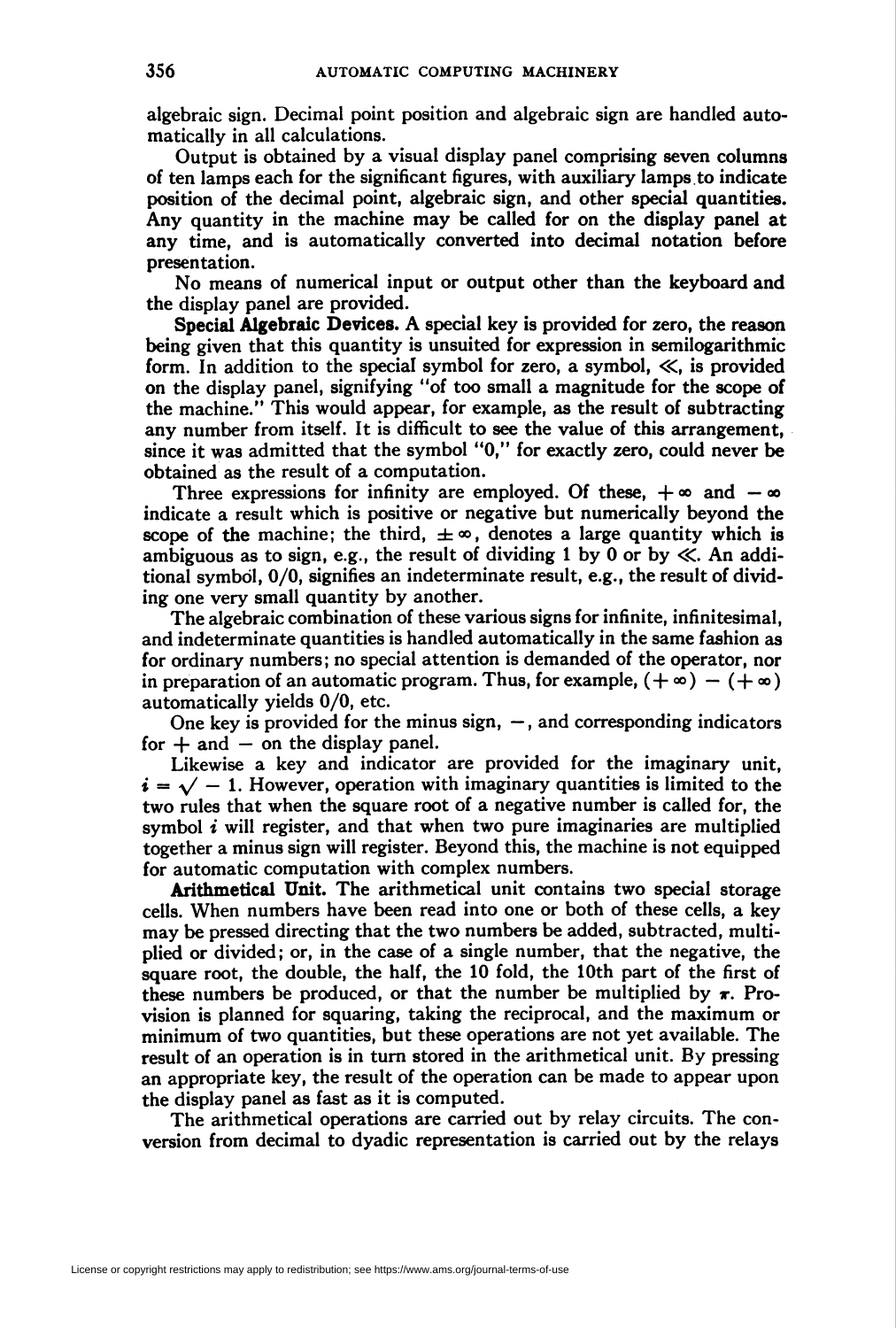as are used for addition, together with some auxiliary relays for controlling the operation. Information regarding the actual circuits employed was withheld ; however, it was stated that the more complicated operations of division and extraction of square roots are carried through by the procedures used in hand computation.

Storage. The storage is planned to contain 1024 cells, each of which will hold a single numerical quantity with its algebraic sign and decimal position. For this purpose mechanical relays are used. These are of a special design, of which the details were not revealed. One layer of 16 cells is now in operation.

The relays appear to consist of a number of thin strips of metal lying between two plates of glass, not more than a quarter of an inch apart. Strips running in one direction through this layer represent the 16 cells, each containing one numerical quantity, while those in the perpendicular direction represent the individual digits, etc., of each cell.

Motion of the strips is controlled by electromagnetic relays that engage or disengage individual strips with an arm providing mechanical impulses at regular intervals. It would appear that motion of a particular strip representing a chosen cell exposes other moving parts, corresponding to each digit position in the cell, to the motion communicated by the various transverse digit strips. The whole mechanism appeared quite compact and simple; however, detailed examination or description was denied.

There is no doubt that this type of storage is more compact than electromagnetic relays. One layer of 16 cells is roughly two feet square and  $\frac{1}{2}$ " thick, to which must be added a few inches for the protruding ends and the operating mechanism. This storage was demonstrated and appeared satisfactory with regard to accuracy and speed of operation; however it was stated that some difficulty had resulted from the necessity of using lowquality metal.

In operation a number may be directed into any cell of the storage from either the input keyboard or the computer. The storage does not operate as an accumulator, and it is not necessary to clear a cell before use. If a second number is directed into a cell in which a number is already stored the first number will be completely lost and replaced by the second. Once a number is entered, it remains in the storage until replaced by another. A number in any cell can be read into the computer, or onto the display panel, at will and as often as is required.

Control Unit. The timing of the basic operations of the machine is controlled by an electric motor, which drives a cylindrical commutator operating the relays and also provides the mechanical drive for the storage relays, thus assuring synchronization. The actual speed of operation was stated to be about half what could ultimately be expected. This delay was attributed to difficulties with the electrical circuits rather than to the electromagnetic or mechanical relays themselves.

All operations and transfers are initiated by pressing a control key, and the completion of an operation is indicated by a special lamp on the display panel. Operating time was stated to be about one multiplication per second. This was confirmed in the demonstration. Extraction of a square root was timed at slightly over 5 seconds. Compared with these operating times, and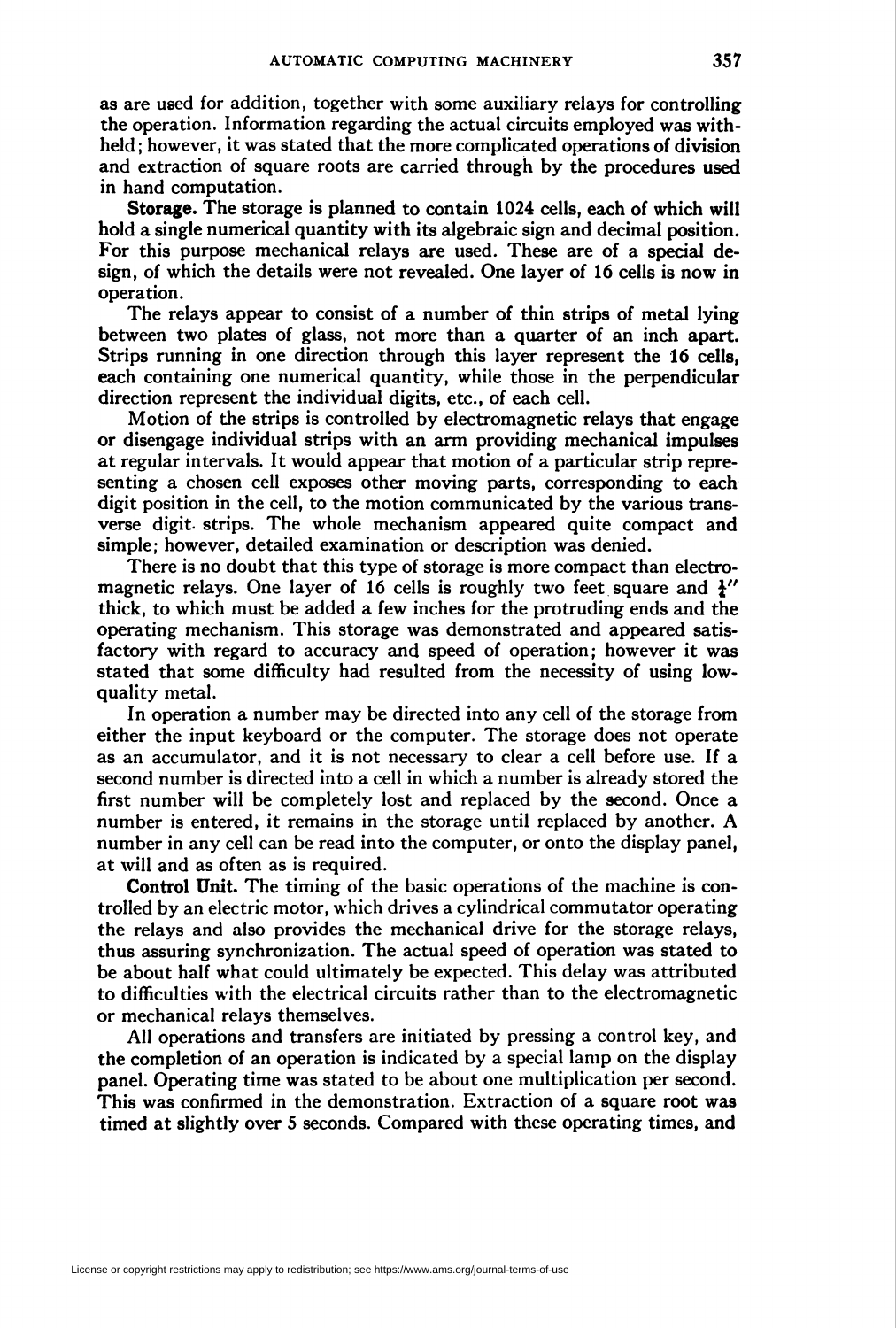with the time required for manual input and control, the time required for transfer from one part of the machine to another is negligible. It was stated that the mechanical relays had about the same speed of operation as the electromagnetic ones.

The timing of the sequence of arithmetical operations is controlled by the operator. When the signal flashes, indicating that one operation is complete, a key must be pressed to initiate the next operation. When the machine operates under automatic control, the completion of one operation causes the tape reader to advance and initiate the next.

Automatic Program. The machine may be operated by a punched film. This is ordinary celluloid moving picture film about an inch wide. An order may be punched on to the film in the form of some combination out of 8 holes, occupying two lines across the film. Numerical values cannot be entered by means of a tape, but only directions to transfer numbers between the storage and the computer, or to perform algebraic operations on the quantities in the computing unit. Before an automatic program can begin, all the initial values must be entered manually by way of the keyboard into the proper cells of the storage. After the calculation is complete, or at any time the operator chooses to intervene, the quantities in the storage may be read from the visual display panel.

The tape is prepared by directing the machine through the course of the calculation in exactly the same way, and possibly at the same time, as for non-automatic operation. The program can be of any length compatible with the storage capacity. An important limitation upon programming is that the machine must adhere to a prescribed linear course of operation. It cannot at any point choose between two subsequent programs on the basis of results already obtained; nor can it be directed to repeat automatically sub-programs within the same total program. A further incidental inconvenience is that even such constants as the number 1 must be entered into the storage along with the initial values, or else obtained as the result of trivial calculations. The speed of the machine for automatic operation is somewhat, but not a great deal, faster than for manual operation.

Present Status of Machine. There exists at present only one model of the Zuse machine. As has been indicated, this is incomplete both in mathematical and electrical design, and with regard to the engineering of the components. The machine is the property of Dipl. Ing. Konrad Zuse and is now housed in the cellar of a farm building in the village of Hopferau near Füssen, in southernmost Germany. Zuse has with him one assistant by the name of Stucken.

Improvements are being undertaken in the electrical circuits, as well  $\epsilon$ s the completion of some of the projected algebraic operations which have not yet been installed, and the construction of more storage cells. This work is being carried out under rather primitive conditions and with inadequate material.

Zuse plans ultimately to convert the machine entirely to mechanical relays. On the basis of his experience with the mechanical relays now in use in the storage, and with earlier entirely mechanical machines, he is convinced that this will offer no serious difficulty once materials become available. It is his hope that after perfecting the design of a compact mechanical